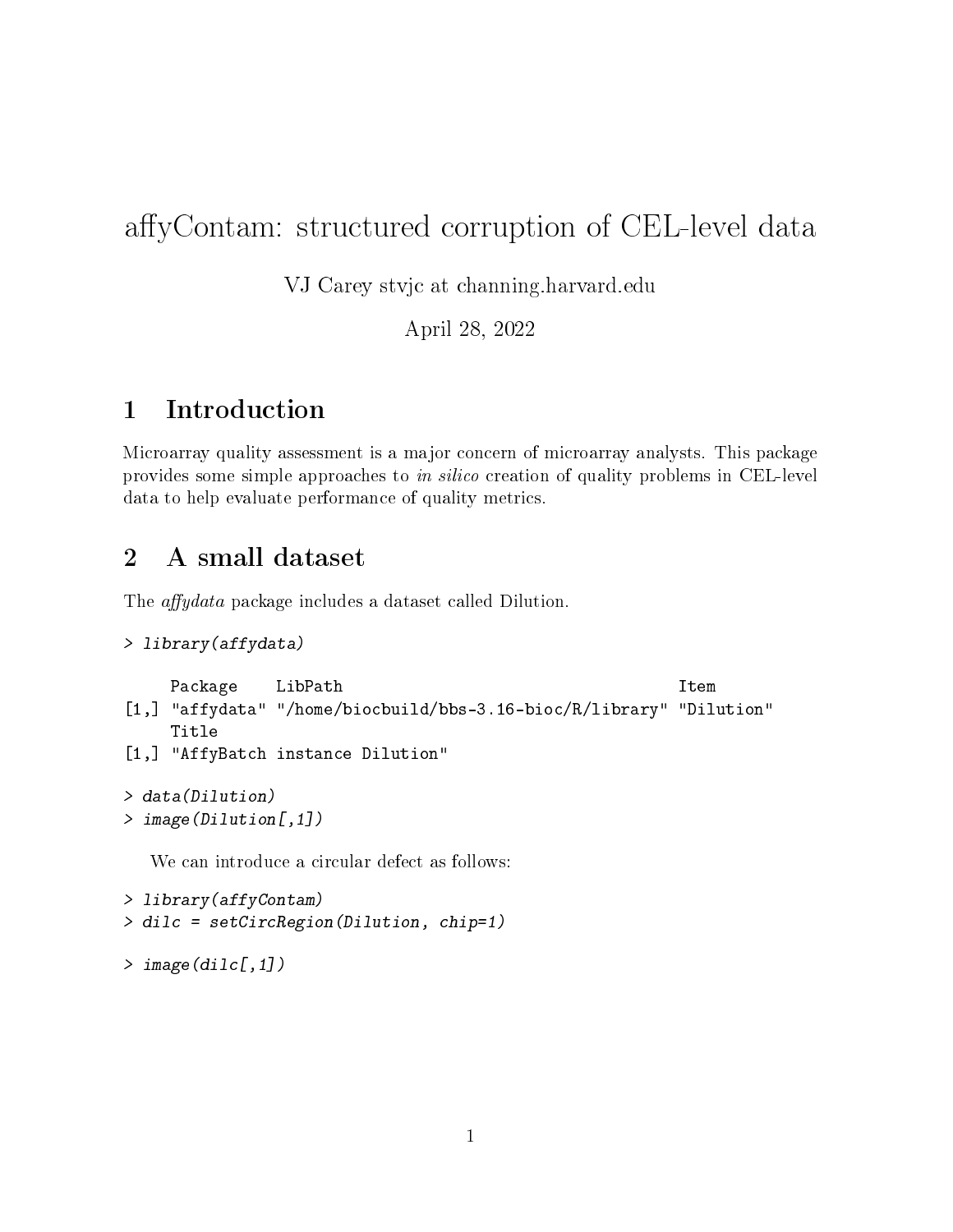

Note that the extents of the region (which may be rectangular, see setRectRegion) can be varied using arguments to the set\*Region functions. The distribution of intensity values used to reset the raw data can also be specified using the valgen parameter.

## 3 Systematic demonstration

The following code shows how one might explore several procedures for sensitivity to artifacts. It runs very slowly so all evaluation has been turned off, but eval=FALSE can be reset by interested users.

```
> library(affyMvout)
```

```
> library(affy)
```

```
> library(SpikeIn)
```
- > data(SpikeIn133)
- > library(mdqc)
- > library(affyContam)

```
> library(limma)
```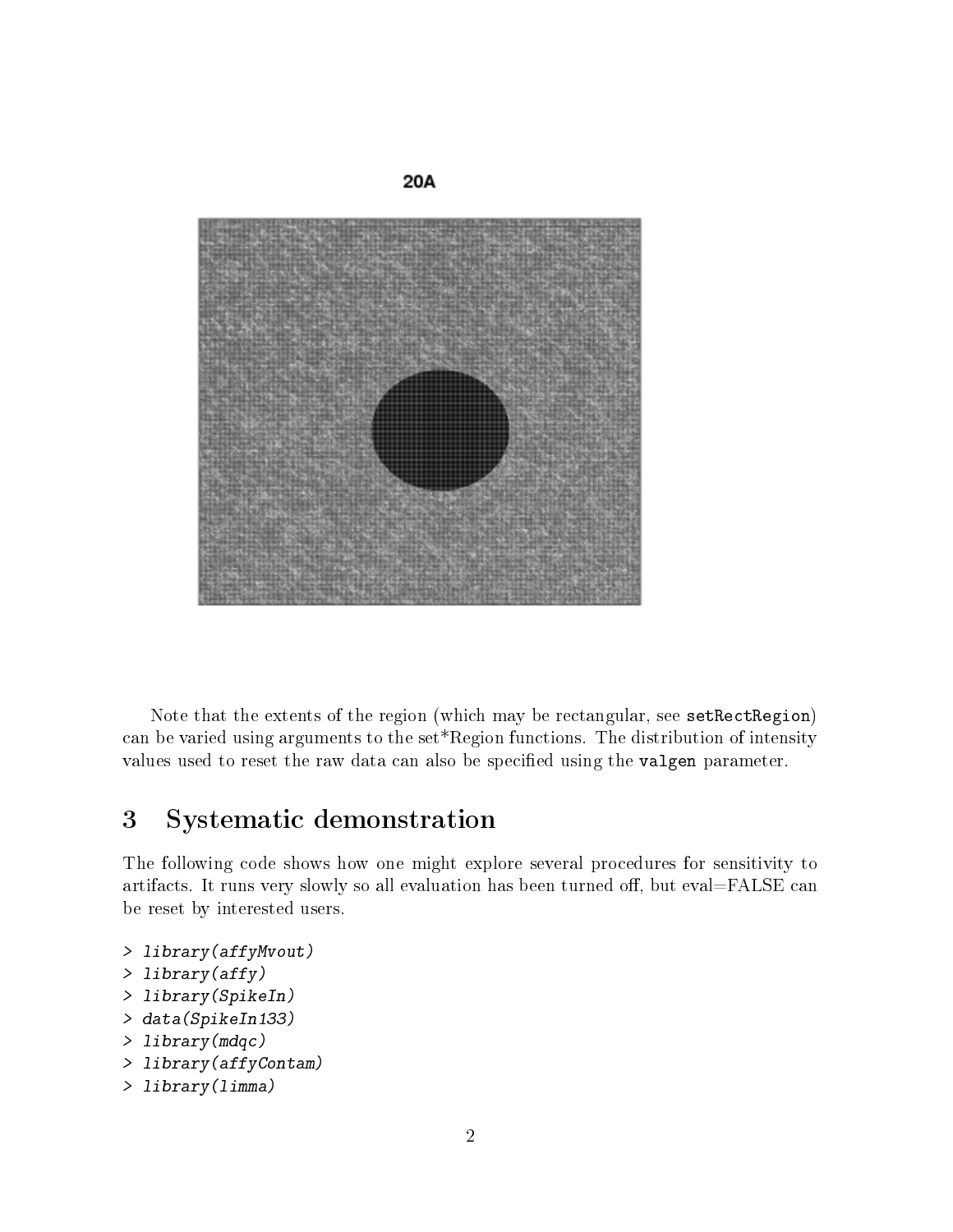```
> s12 = SpikeIn133[,1:12]
> s12rma = rma(s12)
> mads = apply(exprs(s12rma),1,mad)
> kp = which(mads > quantile(mads,.95))
> kppn = featureNames(s12rma)[kp]
> # these are the 18 genes found to be mostly monotone over 12 chips
> mostmr = c("203508_at", "204563_at", "204513_s_at", "204205_at", "204959_at",
+ "207655_s_at", "204836_at", "205291_at", "209795_at", "207777_s_at",
+ "204912_at", "205569_at", "207160_at", "205692_s_at", "212827_at",
+ "AFFX-LysX-3_at", "AFFX-PheX-3_at", "AFFX-ThrX-3_at")
>
> fullrun = function( abatch, arma, contFun, filtpn, targpn, chips=1, ... ) {
+ # assess detectability in original data
+ dvec = (1:ncol(exprs(abatch)))
+ des = model.matrix(~dvec)
+ af1 = lmFit( arma[filtpn,], des, method="robust", maxit=300 )
+ eaf1 = eBayes (af1)
+ orig.tt = eaf1$t[targpn,2]
+ # contaminate
+ cbat = contFun(abatch, chip=chips[1], ...)
+ if (length(chips)>1) {
+ for (i in 2:(length(chips)))
+ cbat = contFun(cbat, chip=chips[i], ...)
+ }
+ # assess detectability in contaminated data
+ crma = rma(cbat)[filtpn,]
+ dvec = (1:ncol(exprs(abatch)))
+ des = model.matrix(~dvec)
+ cf1 = lmFit( crma, des, method="robust", maxit=300 )
+ ecf1 = eBayes(cf1)+ \text{contam.tt} = \text{ecf1$st[target]}+ # now test for outliers
+ caos = ArrayOutliers(cbat)
+ if (nrow(caos [[1]]) < 1) {
+ warning("no outliers by affyMvout")
+ return(list(aos=caos, md=mdqc(caos[[3]][,2:10])))
+ }
+ todrop = as.numeric(rownames(caos[[1]]))
+ cbatf = cbat[,-todrop]
+ # assess detectability in repaired data
+ frma = rma(cbatf)[filtpn,]
+ dvec = (1:ncol(exprs(abatch)))[-todrop]
```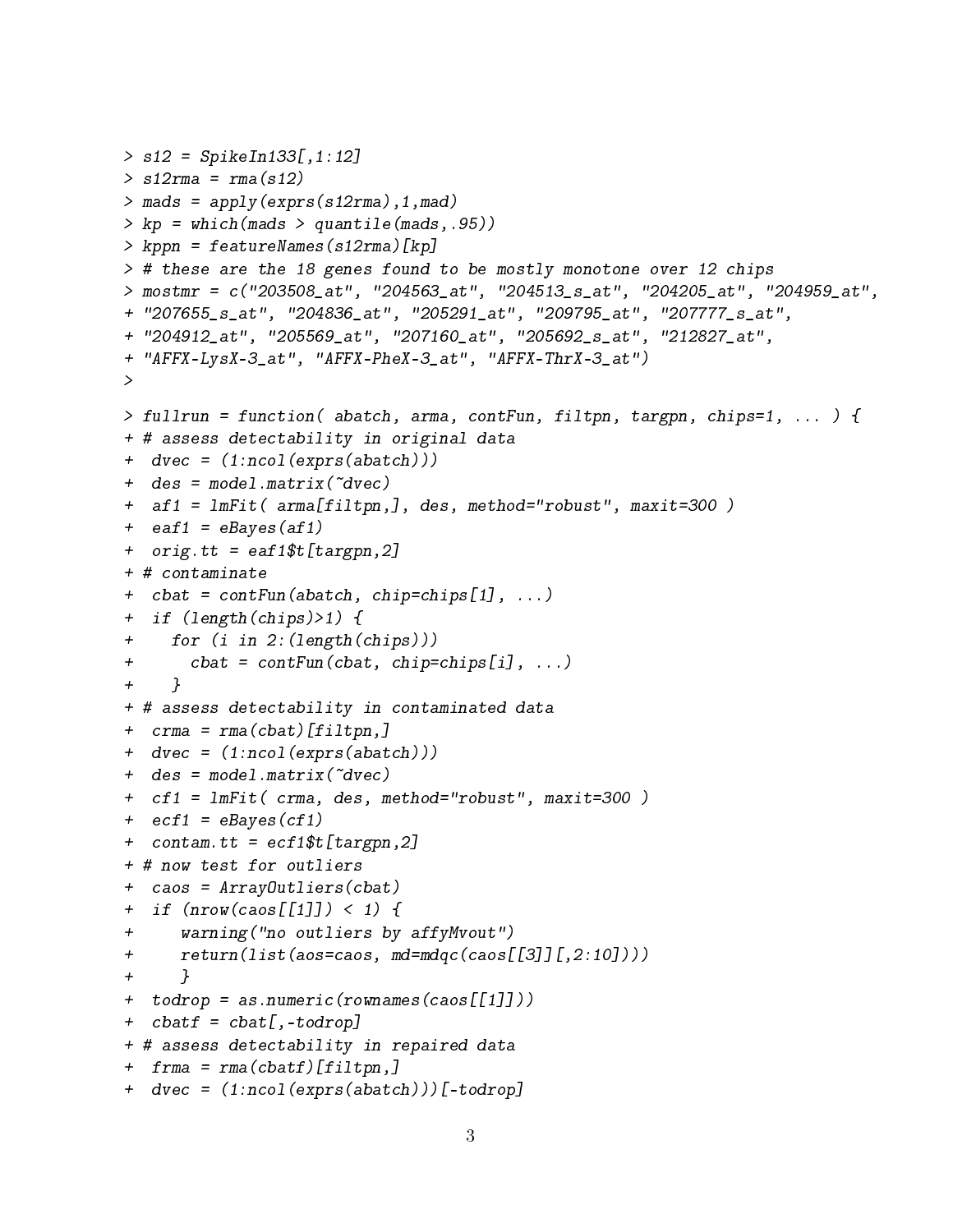```
+ des = model.matrix(~dvec)
+ f1 = lmFit( frma, des, method="robust", maxit=300 )
+ ef1 = eBayes (f1)
+ repair.tt = ef1$t[targpn,2]
+ # compute the mdqc result
+ md = mdqc(caos[[3]][,2:10], robust="MCD")
+ list(orig=orig.tt, contam=contam.tt, repair=repair.tt, md=md, todrop=todrop)
+ }
>
> ff = fullrun( s12, s12rma, setCircRegion, kppn, mostmr, chips=1:2 )
  Here are some contaminator procedures.
  First, a modest sized circle with constant low intensity (40)
> scr.40 = function (x, chip = 1, center = c(150, 150), rad = 75, vals = 30,
+ valgen = NULL)
+ {
+ cdfname = paste(annotation(x), "cdf", sep = "")
+ require(cdfname, character.only = TRUE, quietly = TRUE)
+ xext = seq(center[1] - rad, center[1] + rad)+ yext = seq(center[2] - rad, center[2] + rad)+ badco = expand.grid(xext, yext)
+ badco = badco[(badco[, 1] - center[1])^2 + (badco[, 2] -
+ center[2])^2 < rad^2, ]
+ indsbad = apply(badco, 1, function(x) xy2indices(x[1], x[2],
+ cdf = cdfname))
+ if (is.null(valgen))
+ exprs(x)[indsbad, chip] = vals
+ else exprs(x)[indsbad, chip] = valgen(length(indsbad))
+ x
+ }
```
A similar contamination procedure with constant high intensity (20000):

```
> scr.20k = function (x, chip = 1, center = c(500, 500), rad = 75, vals = 30000,
+ valgen = NULL)
+ ++ cdfname = paste(annotation(x), "cdf", sep = "")
+ require(cdfname, character.only = TRUE, quietly = TRUE)
+ xext = seq(center[1] - rad, center[1] + rad)+ yext = seq(center[2] - rad, center[2] + rad)+ badco = expand.grid(xext, yext)
+ badco = badco[(badco[, 1] - center[1])^2 + (badco[, 2] -
```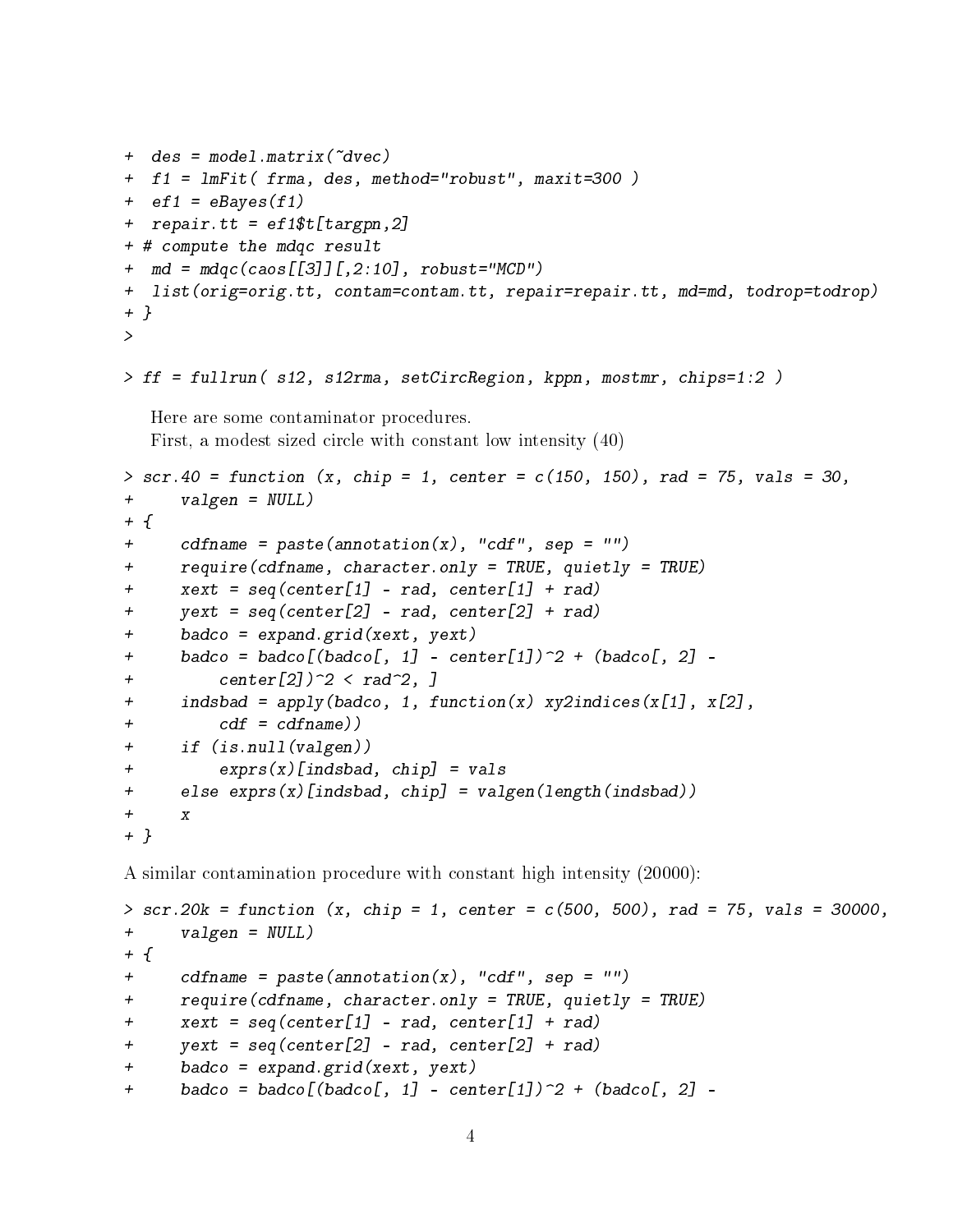```
+ center[2])^2 < rad^2, ]
+ indsbad = apply(badco, 1, function(x) xy2indices(x[1], x[2],
+ cdf = cdfname)+ if (is.null(valgen))
+ exprs(x)[indsbad, chip] = vals
+ else exprs(x)[indsbad, chip] = valgen(length(indsbad))
+ x+ }
```
Second, a somewhat larger circle with rescaled variance:

```
> incvarCircRegion = function(x, chip=1, center=c(150,500), rad=100, fac=3) {
+ tmp = fac*getCircRegion(x, chip, center, rad)
+ setCircRegion(x, chip, center, rad, vals=tmp)
+ }
```
Third, a large rectangular region with rescaled variance:

```
> incvarRectRegion = function(x, chip=1, xinds=350:700, yinds=1:700, fac=3) {
+ tmp = fac*getRectRegion(x, chip, xinds, yinds)
+ setRectRegion(x, chip, xinds, yinds, vals=tmp)
+ }
> tryout = scr.40(s12)
> tryout = scr.20k(tryout)
> tryout = incvarCircRegion(tryout)
> fin = incvarRectRegion(tryout)
> png(file="lkcomp.png")
> image(fin[,1], main="composite contamination")
> dev. of f()> d1b = fullrun( s12, s12rma, scr.40, kppn, mostmr, chips=1 )
> save(d1b, file="d1b.rda")
> d2b = fullrun( s12, s12rma, scr.40, kppn, mostmr, chips=1:2 )
> save(d2b, file="d2b.rda")
> d3b = fullrun( s12, s12rma, scr.40, kppn, mostmr, chips=c(1:2,11) )> save(d3b, file="d3b.rda")
> H1b = fullrun( s12, s12rma, scr.20k, kppn, mostmr, chips=1 )
> save(H1b, file="H1b.rda")
> H2b = fullrun( s12, s12rma, scr.20k, kppn, mostmr, chips=1:2 )
> save(H2b, file="H2b.rda")
> H3b = fullrun( s12, s12rma, scr.20k, kppn, mostmr, chips=c(1:2,11))
> save(H3b, file="H3b.rda")
> I1b = fullrun( s12, s12rma, incvarCircRegion, kppn, mostmr, chips=1 )
```